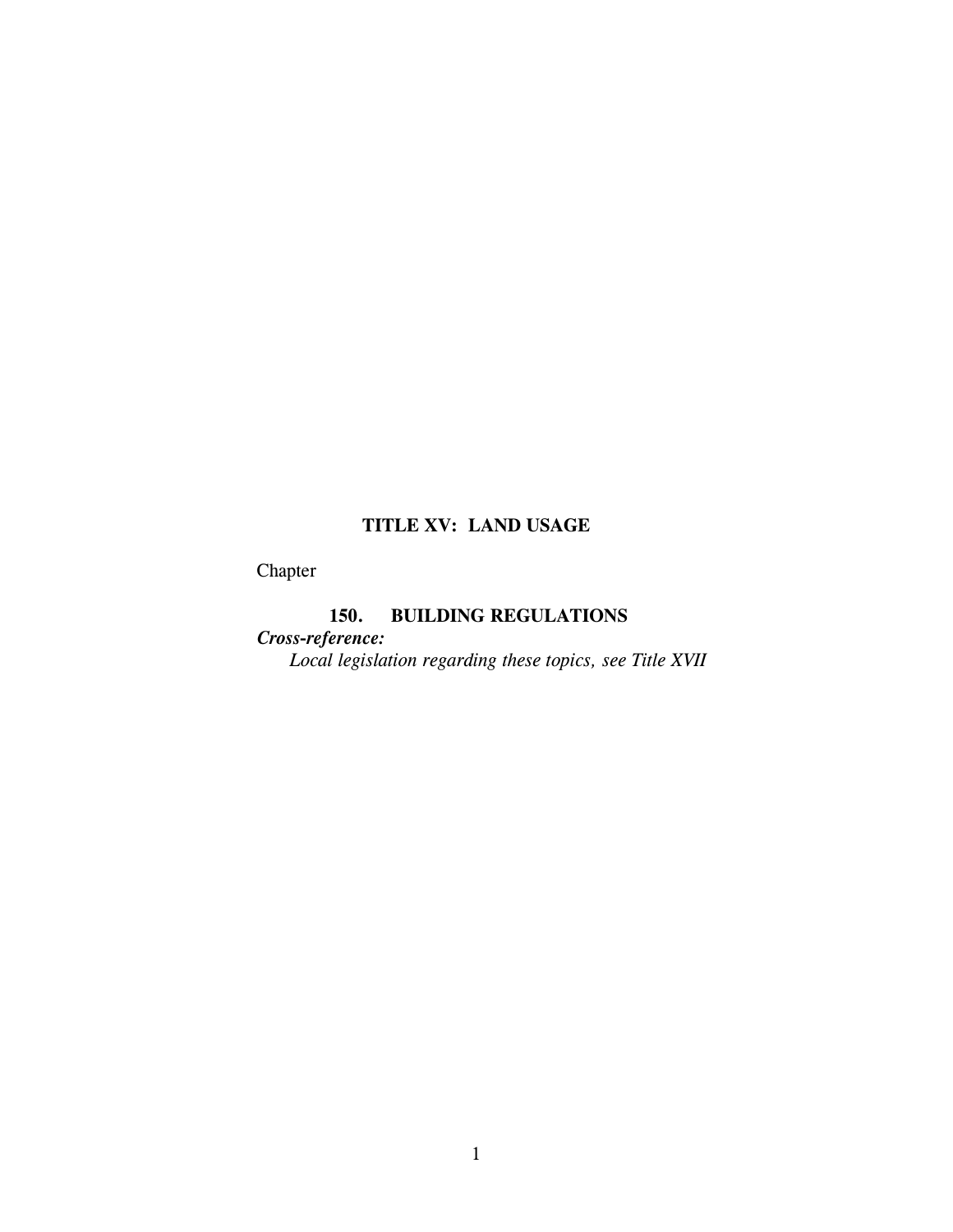**Cities of the Second Class - Land Usage**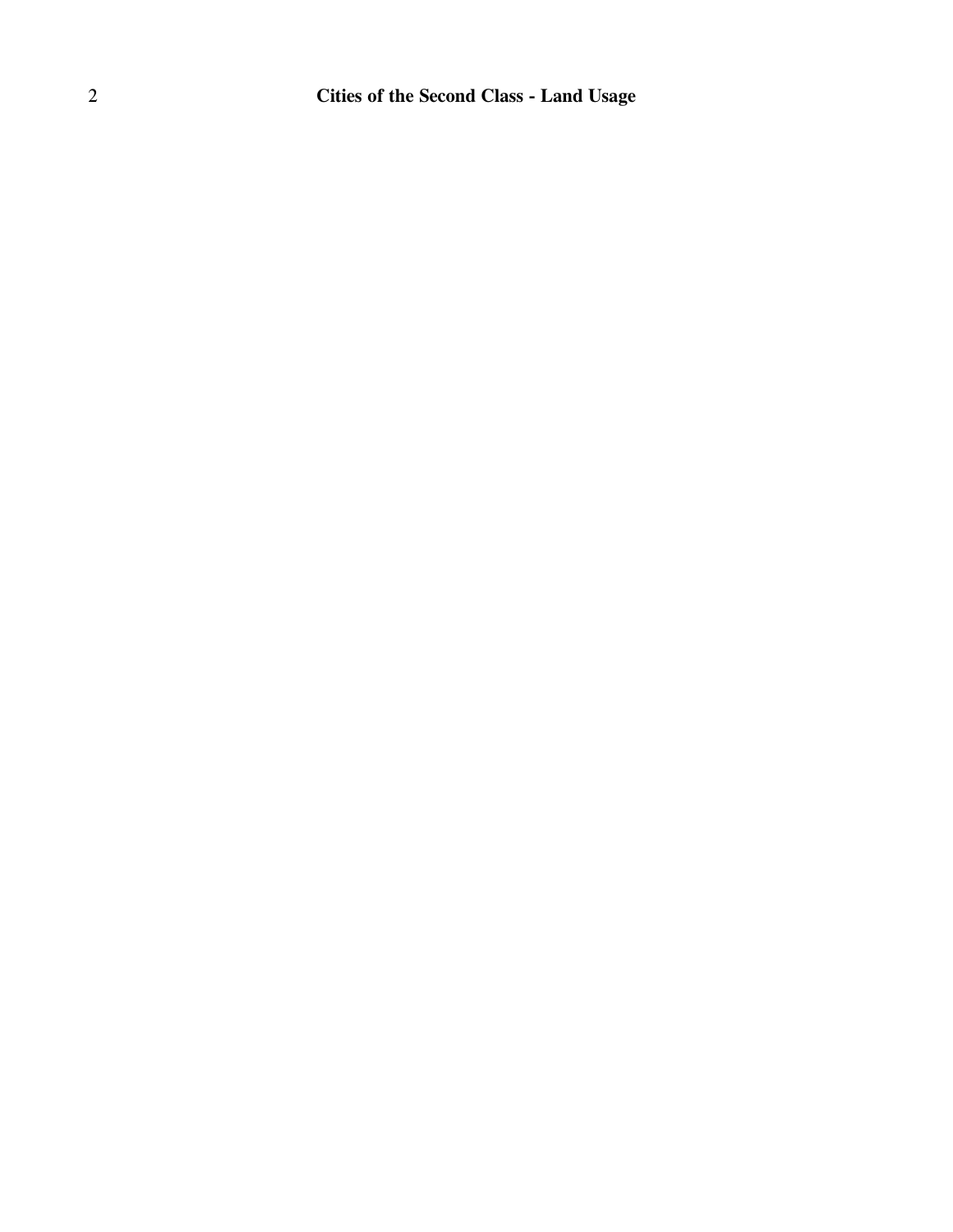# **CHAPTER 150: BUILDING REGULATIONS**

# Section

# *Building Permits and Regulations*

- 150.01 Requirement
- 150.02 Limitation
- 150.03 Duplicate to County Assessor
- 150.04 Excavations and exposures; barricades and lights

# *Moving of Buildings*

- 150.20 Regulations
- 150.21 Deposit

## *Unsafe Buildings*

- 150.35 Definition
- 150.36 Prohibitions
- 150.37 Determination; notice
- 150.38 Appeal; demolition; duty to inform county
- 150.39 Emergency
- 150.40 Special assessments

#### *Building Inspector*

- 150.55 Power and authority
- 150.56 Right of entry
- 150.57 Permit cards
- 150.58 Time of inspection
- 150.59 Appeal from decision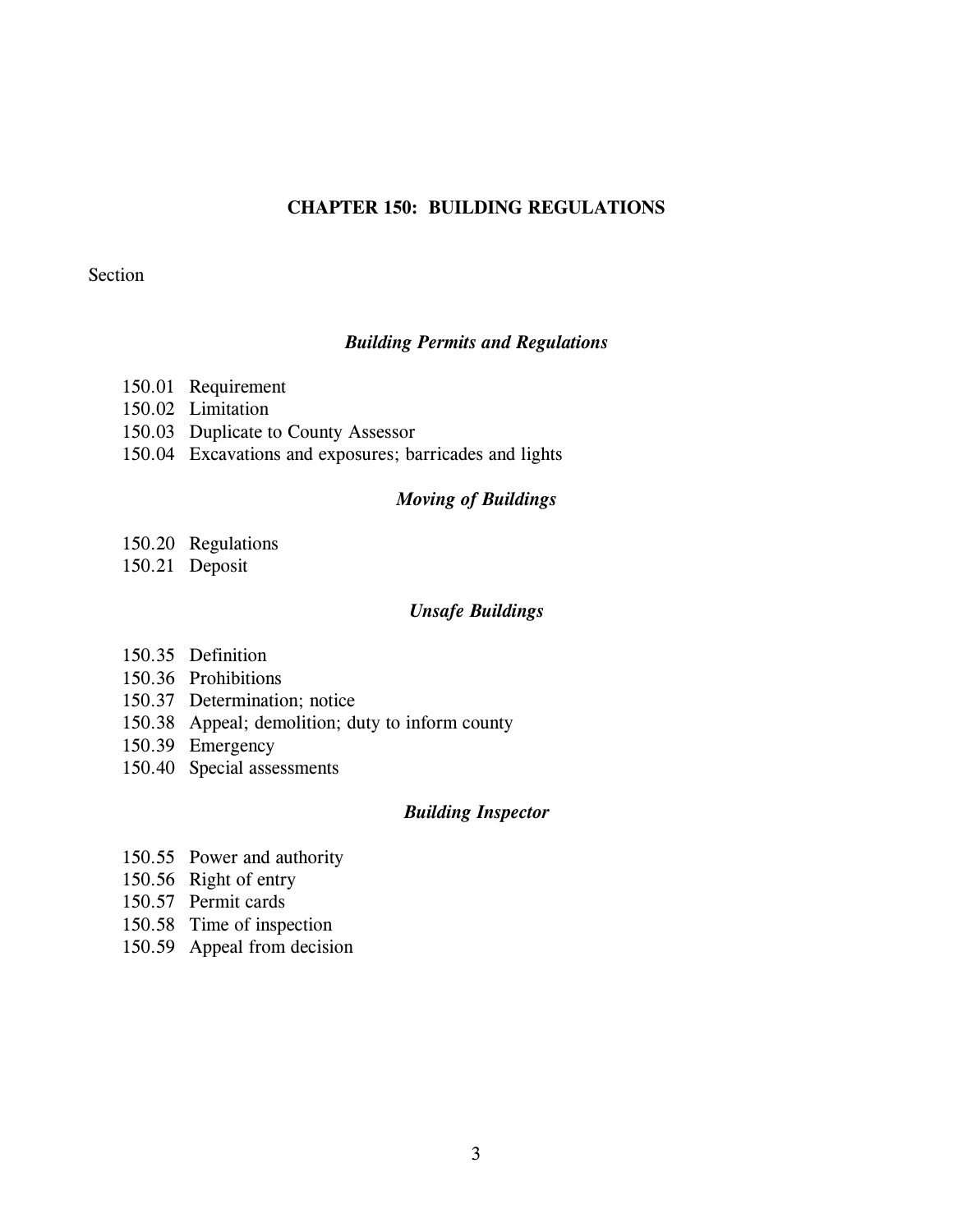#### *BUILDING PERMITS AND REGULATIONS*

## **§ 150.01 REQUIREMENT.**

Any person desiring to commence or proceed to erect, construct, repair, enlarge, demolish, or relocate any building or dwelling, or cause the same to be done, shall file with the City Clerk an application for a building permit. The application shall be in writing on a form to be furnished by the City Clerk for that purpose. Every such application shall set forth the legal description of the land upon which the construction or relocation is to take place, the nature of the use or occupancy, the principal dimensions, the estimated cost, the names of the owner, architect, and contractor, and such other information as may be requested thereon. The application, plans, and specifications so filed with the City Clerk shall be checked and examined by the City Council, and if they are found to be in conformity with the requirements of this chapter and all other ordinances applicable thereto, the City Council shall authorize the City Clerk to issue the applicant a permit upon payment of a permit fee set by the Council by resolution. Whenever there is a discrepancy between permit application procedures contained herein and those contained in any building code adopted by reference, the provisions contained herein shall govern.

Penalty, see § 10.99

## **§ 150.02 LIMITATION.**

If the work for which a permit has been issued shall not have begun within 6 months of the date thereof, or if the construction is discontinued for a period of 6 months, the permit shall be void. Before work can be resumed, a new permit shall be obtained in the same manner and form as an original permit. Penalty, see § 10.99

#### **§ 150.03 DUPLICATE TO COUNTY ASSESSOR.**

Whenever a building permit is issued for the erection, alteration, or repair of any building within the city's jurisdiction, if the improvement is \$2,500 or more, a duplicate of the permit shall be issued to the County Assessor. (Neb. RS 18-1743)

#### **§ 150.04 EXCAVATIONS AND EXPOSURES; BARRICADES AND LIGHTS.**

Any owner, tenant, or lessee causing the construction, demolition, or moving of any building or improvement within the city shall protect all excavations, exposures, open basements, building materials, and debris by suitable barricades or guards by day and by warning lights at night. The failure, neglect, or refusal of the owner, tenant, or lessee to erect and maintain such protections shall constitute a violation of this section, and the Building Inspector or other city law enforcement authority may stop all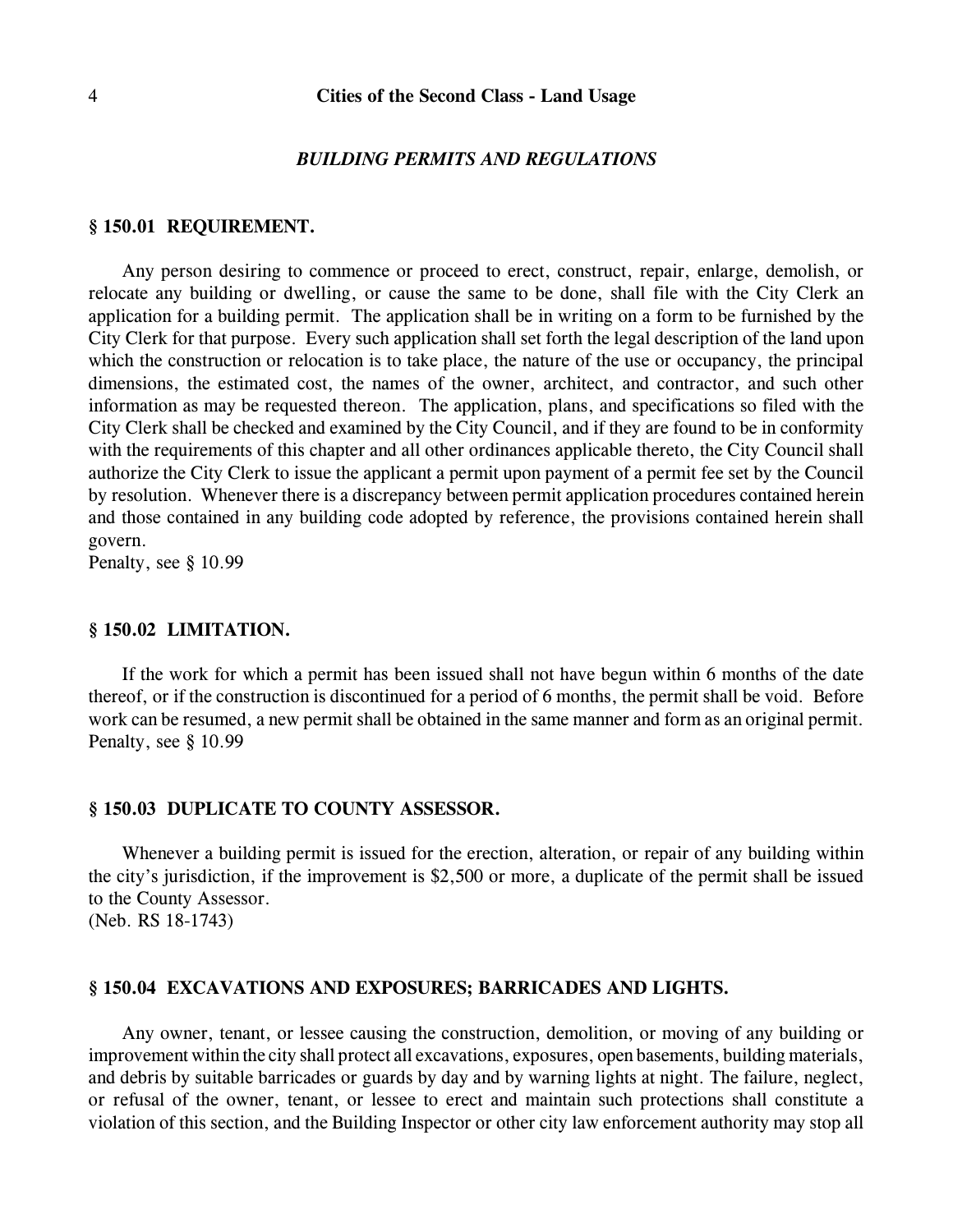work upon the buildings and improvements until suitable protections are erected and maintained in the required manner.

Penalty, see § 10.99

# *MOVING OF BUILDINGS*

# **§ 150.20 REGULATIONS.**

(A) It shall be unlawful for any person, firm, or corporation to move any building or structure within the city without a written permit to do so. Application may be made to the City Clerk and shall include the present and future location of the building to be moved, the proposed route, the equipment to be used, and such other information as the City Council may require. The application shall be accompanied by a certificate issued by the County Treasurer to the effect that all the provisions regulating the moving of buildings have been complied with on the part of the owner of the real estate upon which the building is presently located.

(B) The City Clerk shall refer the application to the City Council or its designee for approval of the proposed route over which the building is to be moved. Upon approval, the City Clerk shall issue the permit, provided that a good and sufficient corporate surety bond, check, or cash in an amount set by motion of the City Council and conditioned upon moving the building without doing damage to any private or city property is filed with the City Clerk prior to the granting of any permit.

(C) No moving permit shall be required to move a building that is 10 feet wide or less, and 20 feet long or less, and when in a position to move, 15 feet high or less.

(D) In the event it will be necessary for any licensed building mover to interfere with the telephone or telegraph poles and wires, or a gas line, the company or companies owning, using, or operating the poles, wires, or line shall, upon proper notice of at least 24 hours, be present and assist by disconnecting the poles, wires, or line relative to the building moving operation. All expense of the disconnection, removal, or related work shall be paid in advance by the licensee unless the disconnection or work is furnished on different terms as provided in the company's franchise.

(E) Whenever the moving of any building necessitates interference with a water main, sewer main, pipes, or wire belonging to the city, notice in writing of the time and route of the building moving operation shall be given to the various officials in charge of the city utility departments, who shall proceed in behalf of the city and at the expense of the mover to make such disconnections and do such work as is necessary.

Penalty, see § 10.99 *Statutory reference: Authority to regulate moving of buildings, see Neb. RS 17-142*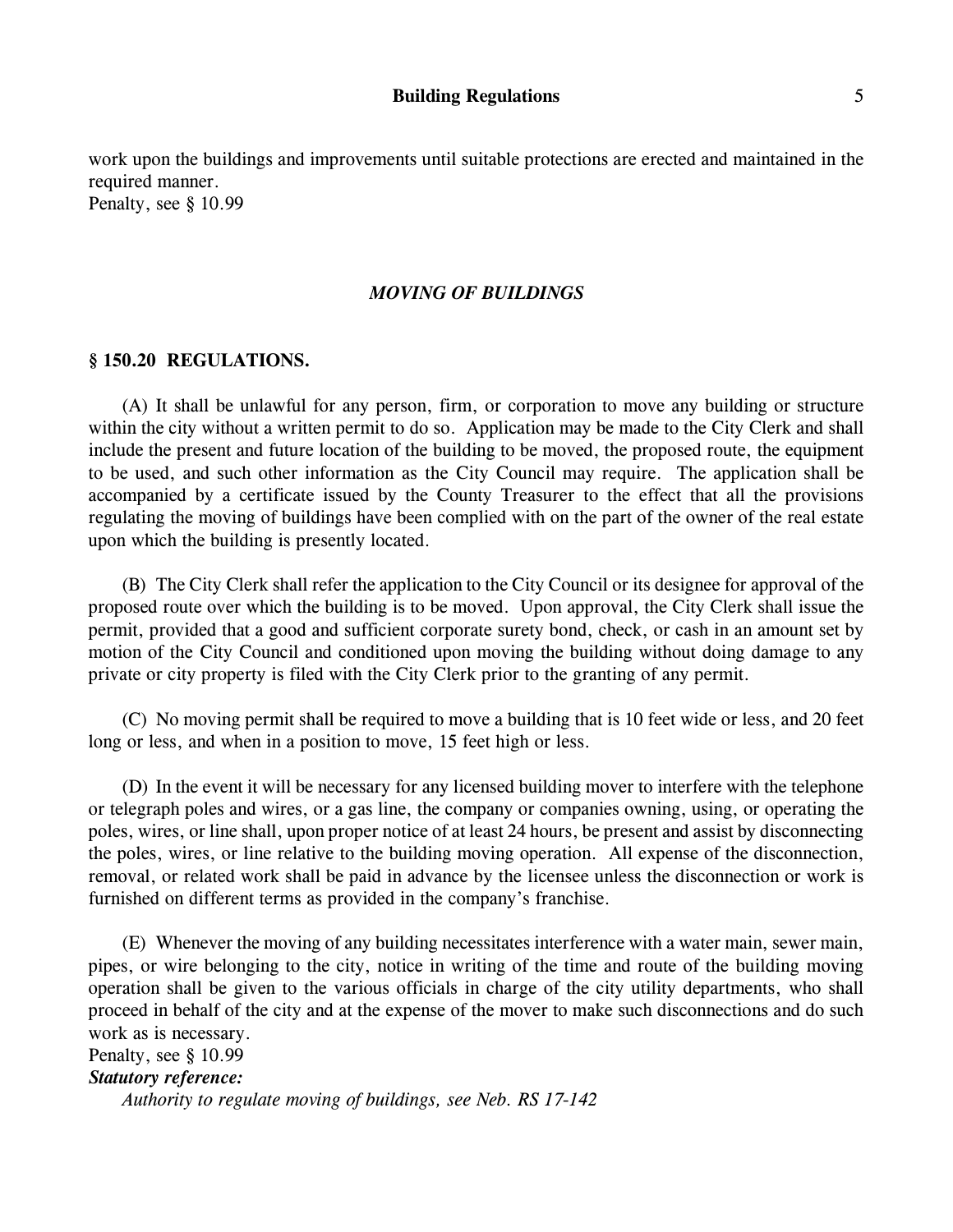#### **§ 150.21 DEPOSIT.**

At such time as the building moving has been completed, the Building Inspector or other designated official shall inspect the premises and report to the City Clerk as to the extent of damages, if any, resulting from the relocation and whether any city laws have been violated during the operation. Upon a satisfactory report from the Building Inspector or other designated official, the City Clerk shall return the corporate surety bond, cash, or check deposited by the applicant. In the event the basement, foundation, or portion thereof is not properly filled, covered, or in a clean and sanitary condition, the City Council may apply the money deposited for the purpose of defraying the expense of correcting the conditions. If the expense of correcting the hazardous condition is greater than the amount of the deposit set by the City Council, the City Council may recover the excess expense by civil suit or otherwise as prescribed by law.

# *UNSAFE BUILDINGS*

#### **§ 150.35 DEFINITION.**

(A) For the purpose of this subchapter, the following definition shall apply unless the context clearly indicates or requires a different meaning.

*UNSAFE BUILDING.* Includes any building, shed, fence, or other human-made structure:

(a) Which is dangerous to the public health because of its condition and which may cause or aid in the spread of disease or injury to the health of the occupants of it or neighboring structures;

(b) Which because of faulty construction, age, lack of proper repair, or any other cause is especially liable to fire and constitutes or creates a fire hazard; or

(c) Which by reason of faulty construction or any other cause is liable to cause injury or damage by the collapse or fall of all or any part of the structure.

(B) Any such unsafe building in the city is hereby declared to be a nuisance. Penalty, see § 10.99

# **§ 150.36 PROHIBITIONS.**

It shall be unlawful to maintain or permit the existence of any unsafe building in the city, and it shall be unlawful for the owner, occupant, or person in custody of any dangerous building to permit the same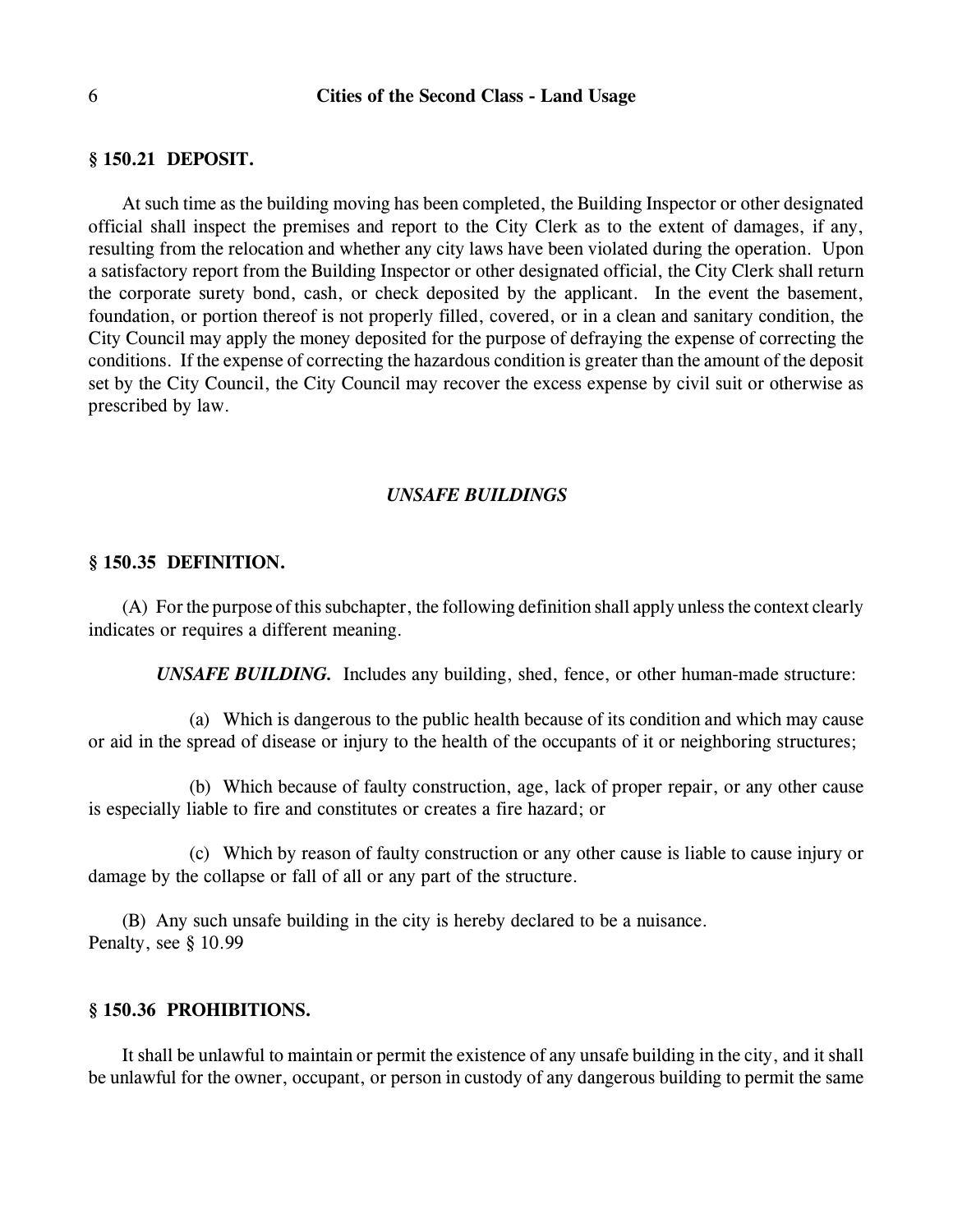to remain in an unsafe condition or to occupy the building or permit it to be occupied while it is in an unsafe condition.

Penalty, see § 10.99 *Statutory reference:*

*Authority to prevent and abate nuisances, see Neb. RS 18-1720*

# **§ 150.37 DETERMINATION; NOTICE.**

(A) (1) Whenever the City Council or its designee has made a determination that a building or other structure in the city is an unsafe building, it shall be the duty of the City Clerk to post the property accordingly and to file a copy of such determination or resolution in the office of the County Register of Deeds to be recorded.

(Neb. RS 18-1722.01)

(2) The Clerk shall also serve written notice upon the owner and any occupant of the building or other structure by certified mail or personal service.

(B) This notice shall state that the building has been declared to be in an unsafe condition, that the dangerous condition must be removed or remedied by repairing or altering the building or by demolishing it, and that the condition must be remedied within 60 days from the date of receipt. The notice may be in the following terms:

"To \_\_\_\_\_\_\_\_\_\_\_\_\_\_\_\_\_\_\_\_\_\_\_\_\_\_\_\_\_\_\_\_\_\_ (owner-occupant of premises), of the premises known and described as \_\_\_\_\_\_\_\_\_\_\_\_\_\_\_\_\_\_\_\_\_\_\_\_\_\_\_\_\_\_\_\_\_.

| "You are hereby notified that | (describe building) on the                                                                 |
|-------------------------------|--------------------------------------------------------------------------------------------|
|                               | premises above mentioned has been determined to be an unsafe building and a nuisance after |
| inspection by                 | The causes for this decision are                                                           |
|                               | (here insert the facts as to the dangerous condition).                                     |

"You must remedy this condition or demolish the building within 60 days from the date of receipt of this notice or the city will proceed to do so. Appeal of this determination may be made to the City Council, acting as the Board of Appeals, by filing with the City Clerk within 10 days from the date of receipt of this notice a request for a hearing."

(C) If the person receiving the notice has not complied within 60 days from the date of receipt of the notice, or taken an appeal from the determination that a dangerous building exists within 10 days from the time when this notice is served upon that person by personal service or certified mail, the Building Inspector or other designated official may, upon orders of the City Council, proceed to remedy the condition or demolish the unsafe building.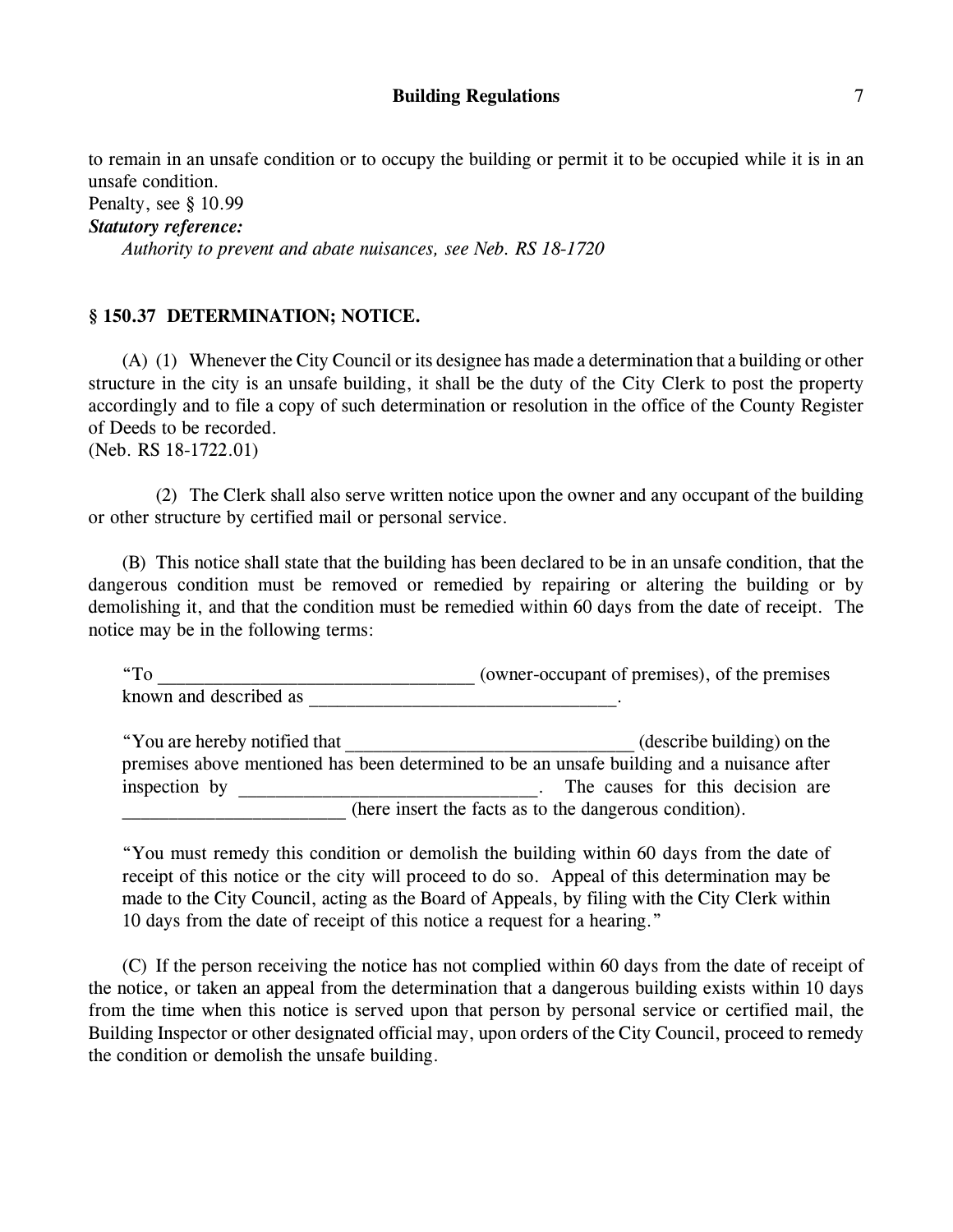# **§ 150.38 APPEAL; DEMOLITION; DUTY TO INFORM COUNTY.**

(A) Upon receiving the notice to repair or demolish the building, the owner of the building, within the time stipulated, may in writing to the City Clerk request a hearing before the City Council, sitting as the Board of Appeals, to present reasons why the building should not be repaired or demolished. The City Council shall grant such a hearing within 10 days from the date of receiving the request. A written notice of the City Council's decision following the hearing shall be sent to the property owner by certified mail.

(B) If the City Council rejects the appeal, the owner shall have 60 days from the sending of the decision to begin repair or demolition and removal. If after the 60-day period the owner has not begun work, the City Council shall proceed to cause the work to be done, except that the property owner may appeal the decision to the appropriate court for adjudication, during which proceedings the decision of the City Council shall be stayed.

(C) Any city police officer or member of the City Council shall at once inform the County Treasurer of the removal or demolition of or a levy of attachment upon any item of real property known to him or her.

(Neb. RS 77-1725.01)

# **§ 150.39 EMERGENCY.**

Where any unsafe building or structure poses an immediate danger to the health, safety, or general welfare of any person or persons and the owner fails to remedy the situation in a reasonable time after notice to do so, the city may summarily repair or demolish and remove that building or structure.

# **§ 150.40 SPECIAL ASSESSMENTS.**

(A) If any owner of any building or structure fails, neglects, or refuses to comply with notice by or on behalf of the city to repair, rehabilitate, or demolish and remove a building or structure which is an unsafe building or structure and a public nuisance, the city may proceed with the work specified in the notice to the property owner. A statement of the cost of this work shall be transmitted to the City Council.

(B) The City Council may:

(1) Levy the cost as a special assessment against the lot or real estate upon which the building or structure is located. Such special assessment shall be a lien on the real estate and shall be collected in the manner provided for special assessments; or

(2) Collect the cost from the owner of the building or structure and enforce the collection by civil action in any court of competent jurisdiction. (Neb. RS 18-1722)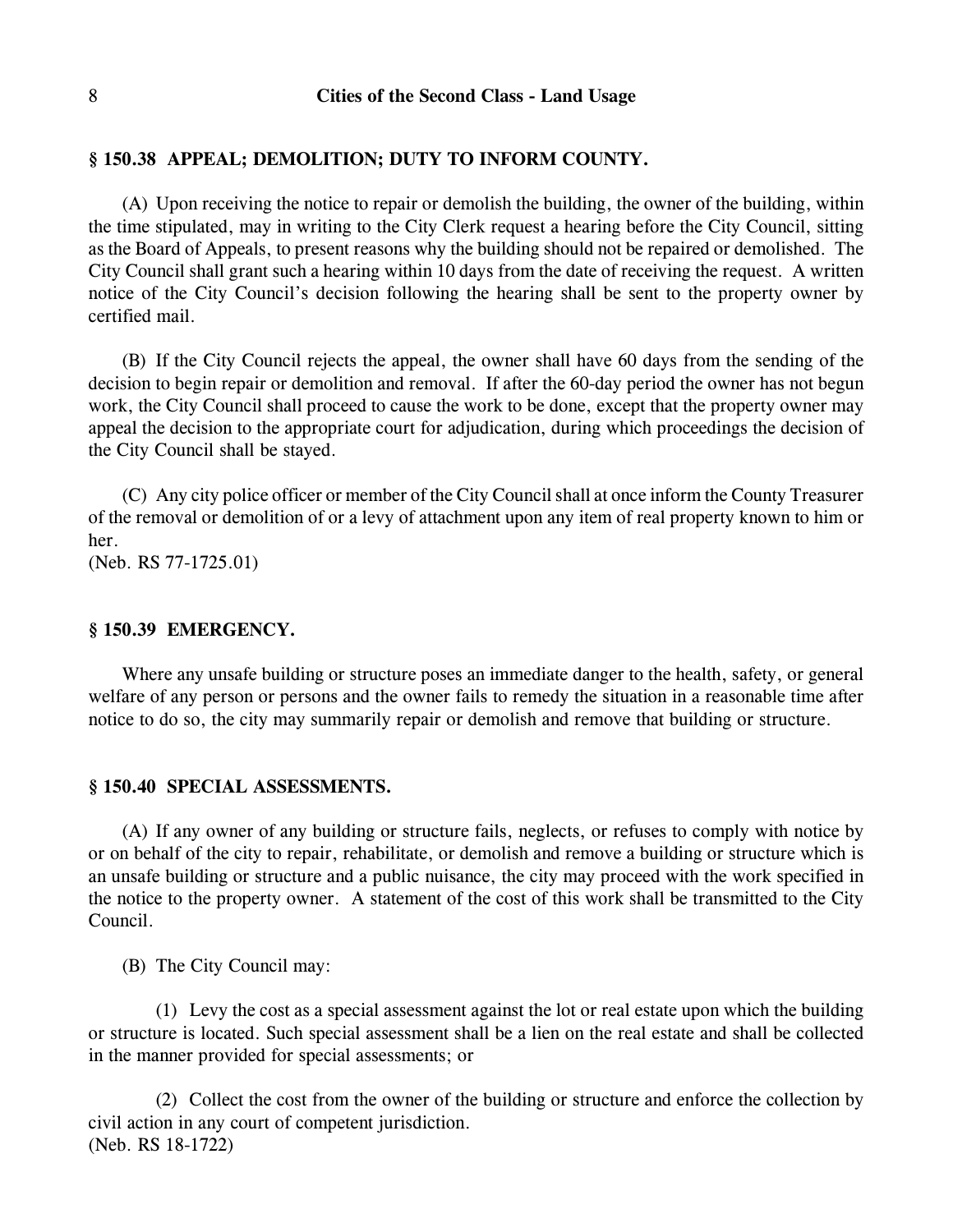# *BUILDING INSPECTOR*

#### **§ 150.55 POWER AND AUTHORITY.**

The Building Inspector shall be the city official who shall have the duty of enforcing all city building and housing regulations, if any. He or she shall inspect all buildings repaired, altered, built, or moved in the city as often as necessary to ensure compliance with all city ordinances. He or she shall have the power and authority to order, at the direction of the City Council, all work stopped on any construction, alteration, or relocation which violates any provisions prescribed in any city building and housing regulations. He or she shall, at the direction of the City Council, issue permission to continue any construction, alteration, or relocation when the City Council is satisfied that no provision will be violated. If the stop order is an oral one, it shall be followed by a written stop order within 1 hour. This written order may be served by any city police officer. In the event that the city has building and housing regulations and the Mayor fails to appoint a Building Inspector, the chief city law enforcement officer shall be the Building Inspector ex officio.

### **§ 150.56 RIGHT OF ENTRY.**

It shall be unlawful for any person to refuse to allow the Building Inspector entry into any building or structure where the work of construction, alteration, repair, or relocation is taking place, for the purpose of making official inspections at any reasonable hour. Penalty, see § 10.99

## **§ 150.57 PERMIT CARDS.**

Upon the issuance of a building permit, the Building Inspector shall furnish to the applicant a permit card which shall be a distinctive color and shall contain the nature of the work, the location of the building, the number of the permit, and the date of issuance. The card shall be prominently displayed on the principal frontage of the building site close to or upon the building or structure and shall so remain until the final inspection has been made. Penalty, see § 10.99

#### **§ 150.58 TIME OF INSPECTION.**

The Building Inspector, upon notification from the permit holder or his or her agent, shall make the following inspections of the building or structure and shall either approve that portion of the construction as completed or shall notify the permit holder or his or her agent that the work fails to comply with the requirements of the city code: foundation inspection shall be made after trenches are excavated and the necessary forms erected; frame inspection shall be made after the roof, framing, fire-blocking, and